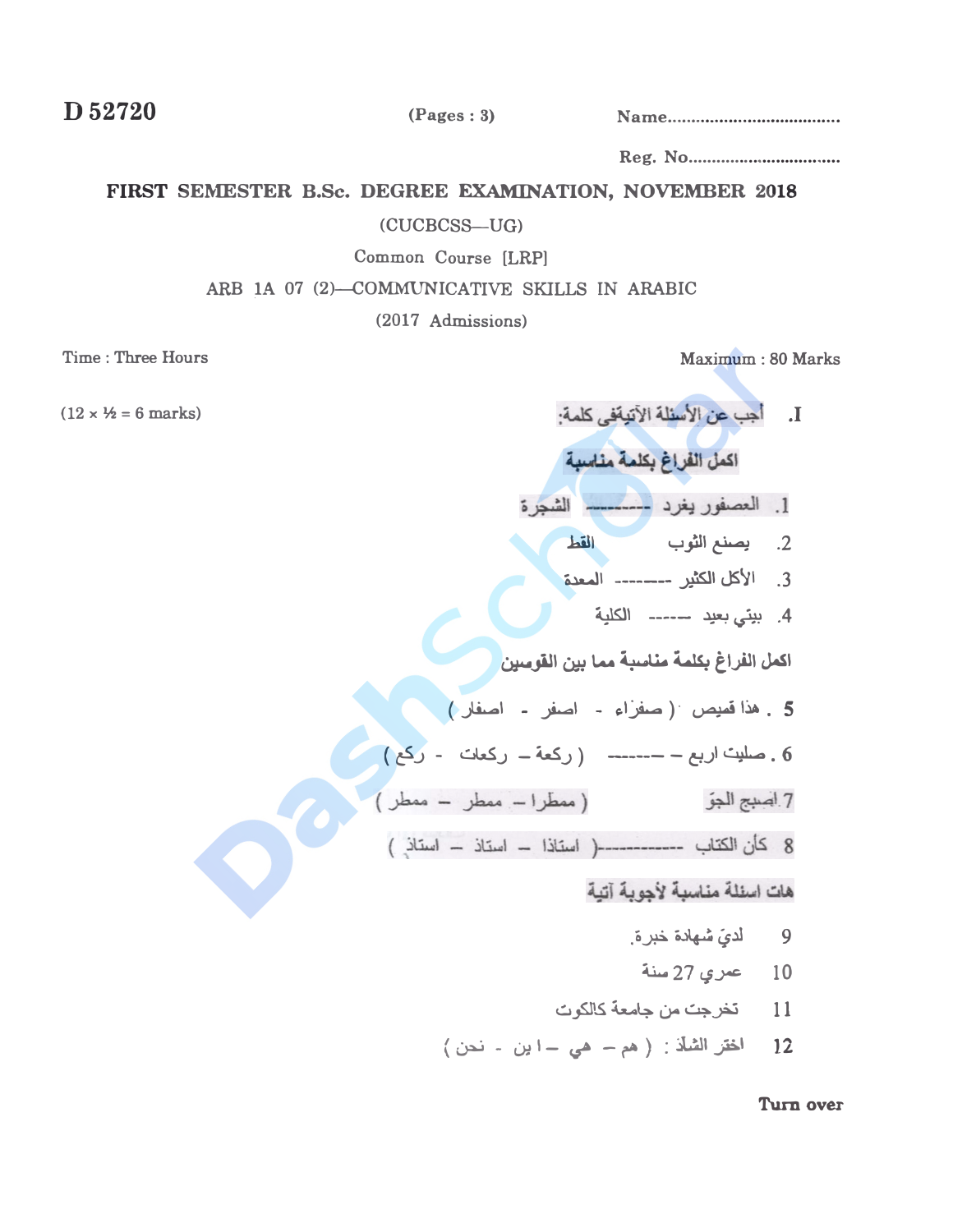$(10 \times 2 = 20 \text{ marks})$ اجب عن عشر ة من الأتية في جملة أو جملتين  $\overline{\mathbf{H}}$ "ان الهاتف الجوال الذي تطلبه مغلق حاليا انتظر قليلا او حاول مرة اخرى شكر ا" متى تسمع هذه  $(13)$ المكالمة رتَبِ الكلمات: ﴿ الأمطارِ – انهيارات – الأمطرِ – وحدثت - أرضية - في جنوب – من  $(14)$ الناس- الولاية – شُرِّدت – مَنات – المباء – هطلت لم تكرم أستلاك؟  $(15$ الشتغل العامل (حول الفاعل المنكر الى المؤنث)  $(16)$ طوت البنت الثرب (حول الفاعل المونث الى المنكر)  $(17)$ اربط الجملتين بكلمة مناسبة حتى تصير جملة واحدة باستخدام "انن"  $(18)$ مباغلق النوافذ يفسد الهواء لعب الأولاد في الميدان (حول الجملة الى جملة اسمية )  $(19)$ سطا النُّني على الغنم ، فافترس واحدة وفرٍّ هاربا ( ضبع الخط تحت الأفعال )  $(20$ ترجم الى الانجليزية : اربط الحزام - امسْ على الجانب الأيمن للشارع  $(21)$ استعمل في الجملة : رسوم الدراسة ، حبوب المسكنة  $(22)$ Objects in the mirror are closer than they appear it in the mirror are closer than they appear  $(23)$ ترجم الى الانجليزية : الوجبات النباتية متوفرة في الدور الأرضى  $(24)$  $(6 \times 5 = 30$  marks) اكتب عن سنة من الأنبة حسب الار شلاات III اعد الحوار بينك، وبين صديقك عن فضاء ايام العطلة.  $(25)$ اعدِّ العحائمة بين الطالب والأستلاح من احتفال ووم العالمي للغة العربية.  $(26)$ اعد اعلانا بمناسبة الندوءَ الأدبية في كليتك لنشره في لوحة الإعلانات  $(27)$ 

- بشير يزور الطبيب لأنه مصاب بالحمى ويجرى بينهما حوار إعد الحوار  $(28)$
- انت تسافر في البحر إلى لكذهب وتشاهد المشاهد الجميلة. أعد بيانات سفر ك.  $(29)$